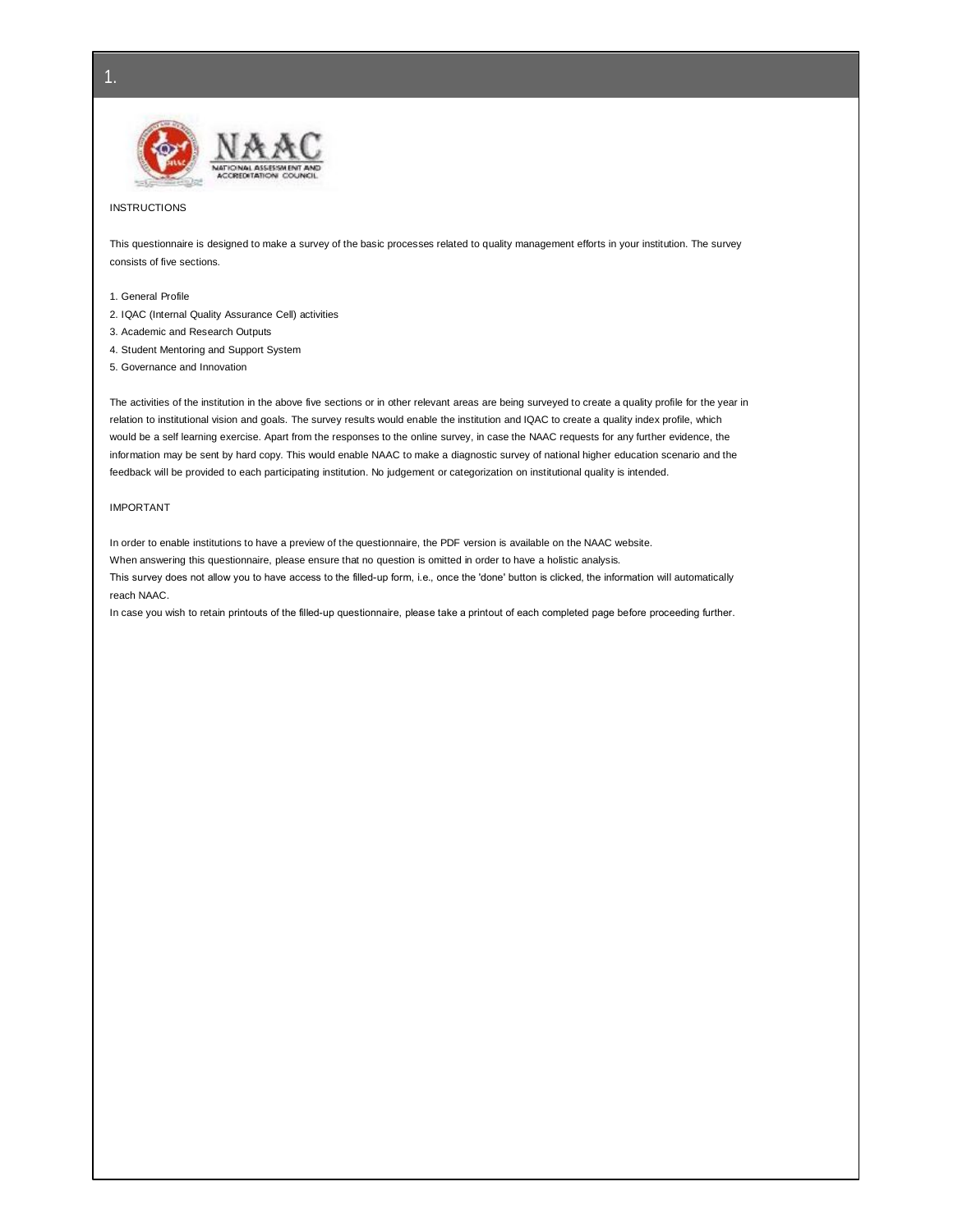# 1. Kindly provide the details of the institution

| Name of Institution:     | Arul Anandar College,   |  |
|--------------------------|-------------------------|--|
| Year of Establishment of | 1970                    |  |
| the Institution:         |                         |  |
| Address Line 1:          | Arul Anandar College    |  |
| Address Line 2:          | Karumathur              |  |
| City/Town:               | Madurai                 |  |
| State:                   | Tamilnadu               |  |
| Postal Code:             | 625 514                 |  |
| Email Address:           | principal aac@yahoo.com |  |
| .                        |                         |  |

## 2.NAAC Accreditation/ Reaccreditation Details

| Year of Accreditation/ | 2001 / 2008 |
|------------------------|-------------|
| Reaccreditation:       |             |
| Current Grade:         | A' Grade    |
| CGPA:                  | 3.52        |

# 3. Institutional Status - Autonomous

## 4. Contact Person Details

 $\frac{1}{2}$ 

| Name of Head of  | Dr. Fr. Xavier Vedam S.J              |  |
|------------------|---------------------------------------|--|
| Institution:     |                                       |  |
| Contact Phone:   | 04549-287208/9444761101               |  |
| Email:           | frxaviery@yahoo.com/vedamvx@gmail.com |  |
| Website URL:     | aactni.edu.in                         |  |
| Name of IQAC Co- | Dr. S. Vanathu Antoni                 |  |
| ordinator        |                                       |  |
| Email:           | vanathuantoni@gmail.com               |  |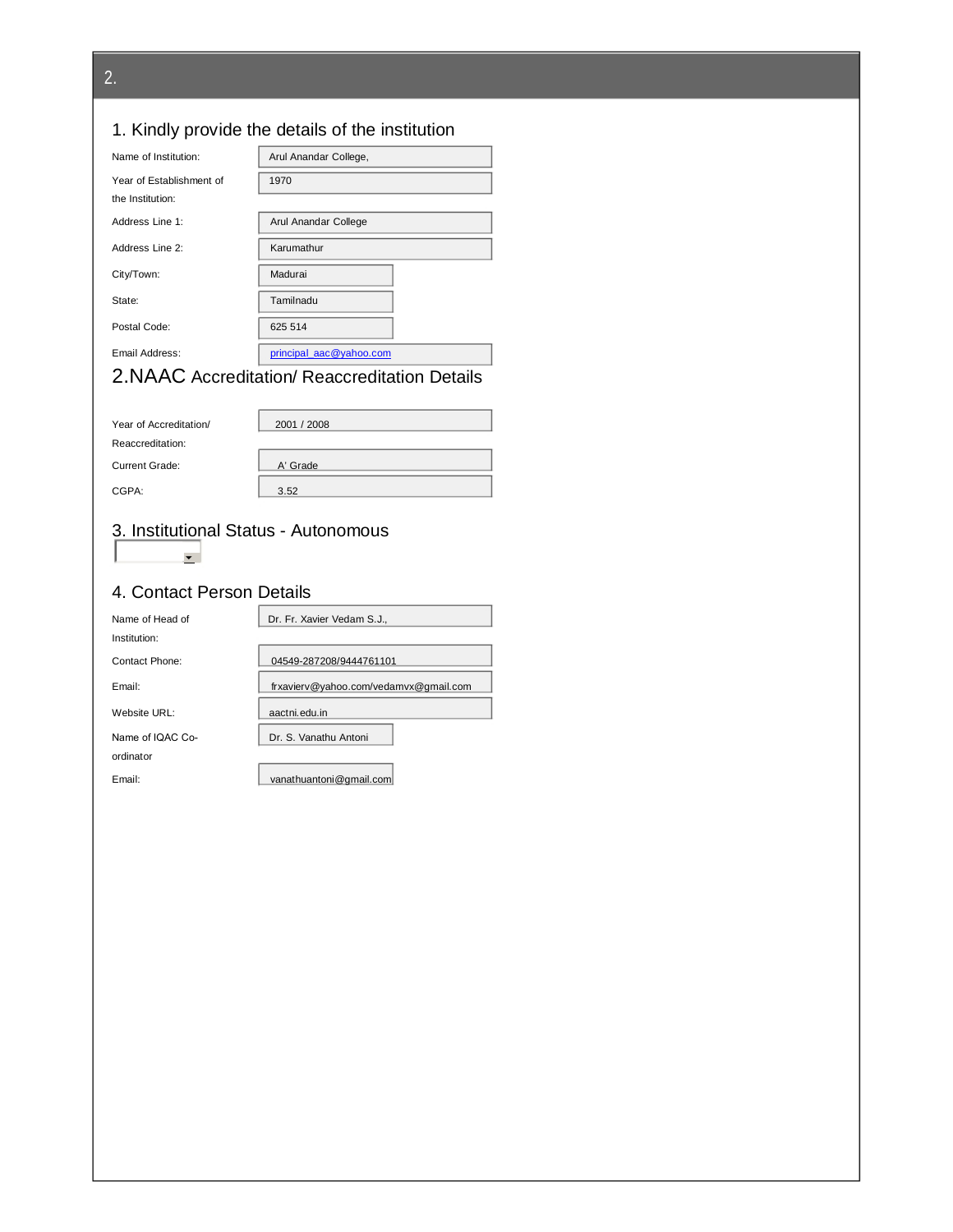## SECTION I

This section is related to institutional goals, vision and mission, academic programmes and activities, strategies and action plans for institution building.

# 5. Number of academic programmes existing ( Enter a number; 0 for nil)

| Undergraduate (BA/B. Sc./B. Com etc.)                                      | 14 |
|----------------------------------------------------------------------------|----|
| Post Graduate (MA/M.Sc./M.Com etc.)                                        | 6  |
| Research Programmes (M.Phil/P.hD)                                          | 3  |
| Certificate Programmes                                                     | 6  |
| Professional Programmes                                                    | 1  |
| (B. Tech/M. Tech/B. Ed/M. Ed/Medicine/Pharmacy/Paramedical/Nursing<br>etc) |    |
| Other value added programmes 3 FC/BC/WS, PGDCA                             | 4  |
| Any other programme offered (Specify) 5                                    | 6  |

# 6. Details on Programme Development ( Enter a number; 0 for nil)

| New programmes added     | 2              |  |
|--------------------------|----------------|--|
| during the year          |                |  |
| New programes designed   | 1              |  |
| Programes under revision | 1              |  |
| Interdepartmental        | 4              |  |
| collaborative programmes |                |  |
| Inter institutional      | $\overline{2}$ |  |
| collaborative programmes |                |  |
| Number of review         | 1              |  |
| committee                |                |  |
| recommendations          |                |  |
| implemented (Total)      |                |  |
| Number of NAAC peer      | 8              |  |
| team recommendations     |                |  |
| implemented              |                |  |
| Number of UGC/any other  | 1              |  |
| expert committee         |                |  |
| recommendations          |                |  |
| implemented              |                |  |
| Number of review         | 1              |  |
| committee                |                |  |
| recommendation under     |                |  |
| implementation           |                |  |
| Number of NAAC peer      | 1              |  |
| team recommendations     |                |  |
| under implementation     |                |  |
| Number of UGC/ any other | 1              |  |
| expert committee         |                |  |
| recommendations under    |                |  |
| implementation           |                |  |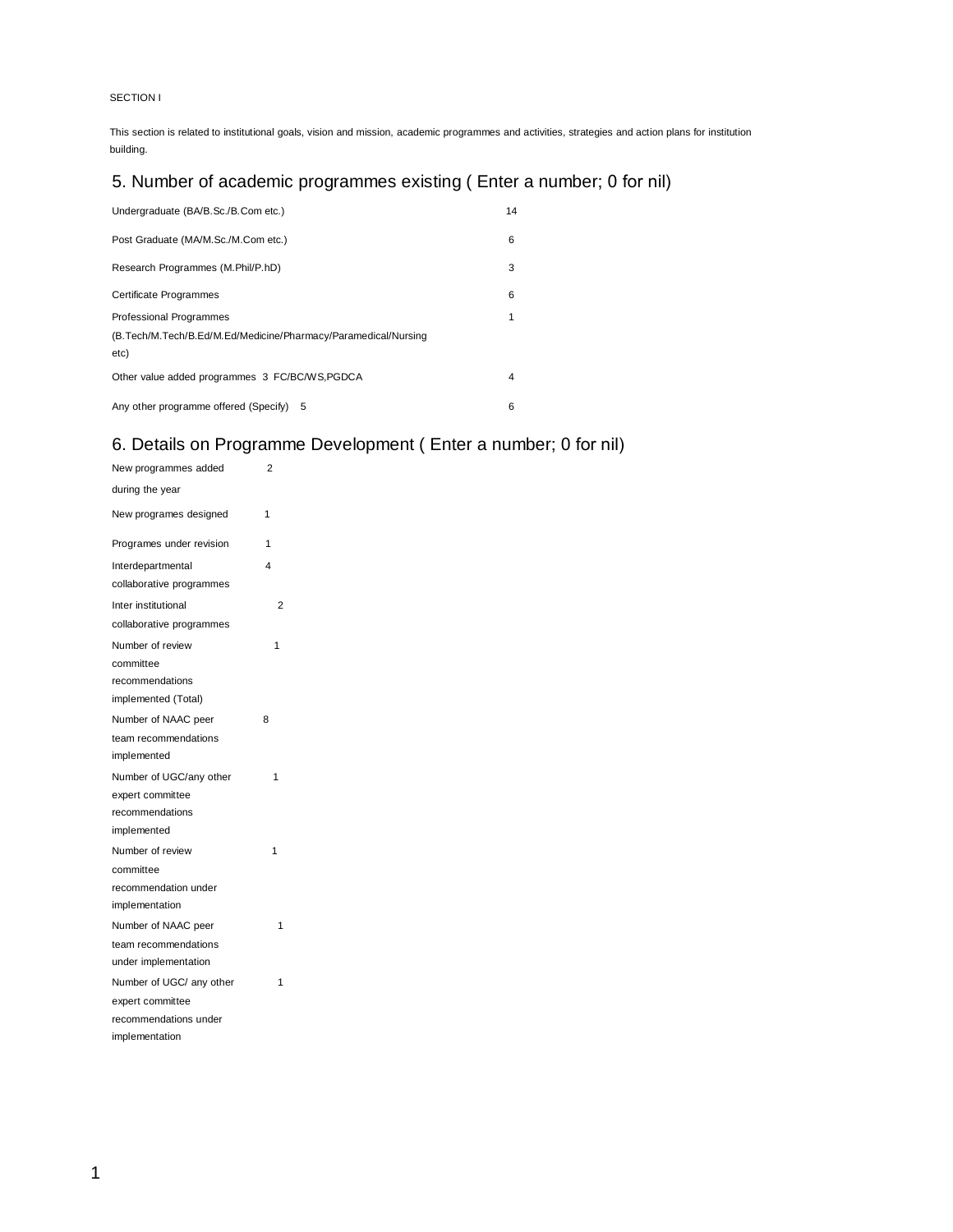## 7. Faculty Details ( Enter a number; 0 for nil)

| -<br>$\cdot$                 |                                                                                 |
|------------------------------|---------------------------------------------------------------------------------|
| Total faculty strength       | 138                                                                             |
| required as per norms for    |                                                                                 |
| all programmes               |                                                                                 |
| Total faculty on rolls       | 122                                                                             |
| Faculty added during the     | 60                                                                              |
| year                         |                                                                                 |
| Faculty positions vacant     | 16                                                                              |
| Faculty left during the year | 8<br>the control of the control of the control of the control of the control of |
| Total number of visiting     | $\overline{2}$                                                                  |
| faculty                      |                                                                                 |
| Total number of guest        | $\overline{2}$                                                                  |
| faculty                      |                                                                                 |

# 8. Qualification of Faculty

| PhD and Above       | 42 |
|---------------------|----|
| <b>MPhil</b>        | 57 |
| <b>Masters</b>      | 20 |
| Any other (Specify) | 3  |

# 9. Faculty qualification improvement

| PhD awarded to existing   |   |
|---------------------------|---|
| faculty                   |   |
| MPhil awarded to existing |   |
| faculty                   |   |
| Any other degree awarded  | 5 |
| to existing faculty       |   |

# 10. Administrative Staff Details ( Enter a number; 0 for nil)

| Administrative staff (total<br>sanctioned) | 44             |
|--------------------------------------------|----------------|
| Administrative staff (Actual<br>strength)  | 30             |
| Added during the year of<br>reporting      | 0              |
| Left during the year                       | $\overline{4}$ |
| Number of posts vacant                     | 14             |

# 11. Technical Support Staff Details ( Enter a number; 0 for nil)

| <b>Technical Support Staff</b> | 9              |
|--------------------------------|----------------|
| (Total sanctioned strength)    |                |
| <b>Technical Support Staff</b> | 9              |
| (Actual strength)              |                |
| Added during the year          | $\overline{0}$ |
|                                |                |
| Left during the year           | $\mathbf{0}$   |
|                                |                |
| Number of posts vacant         | 0              |
|                                |                |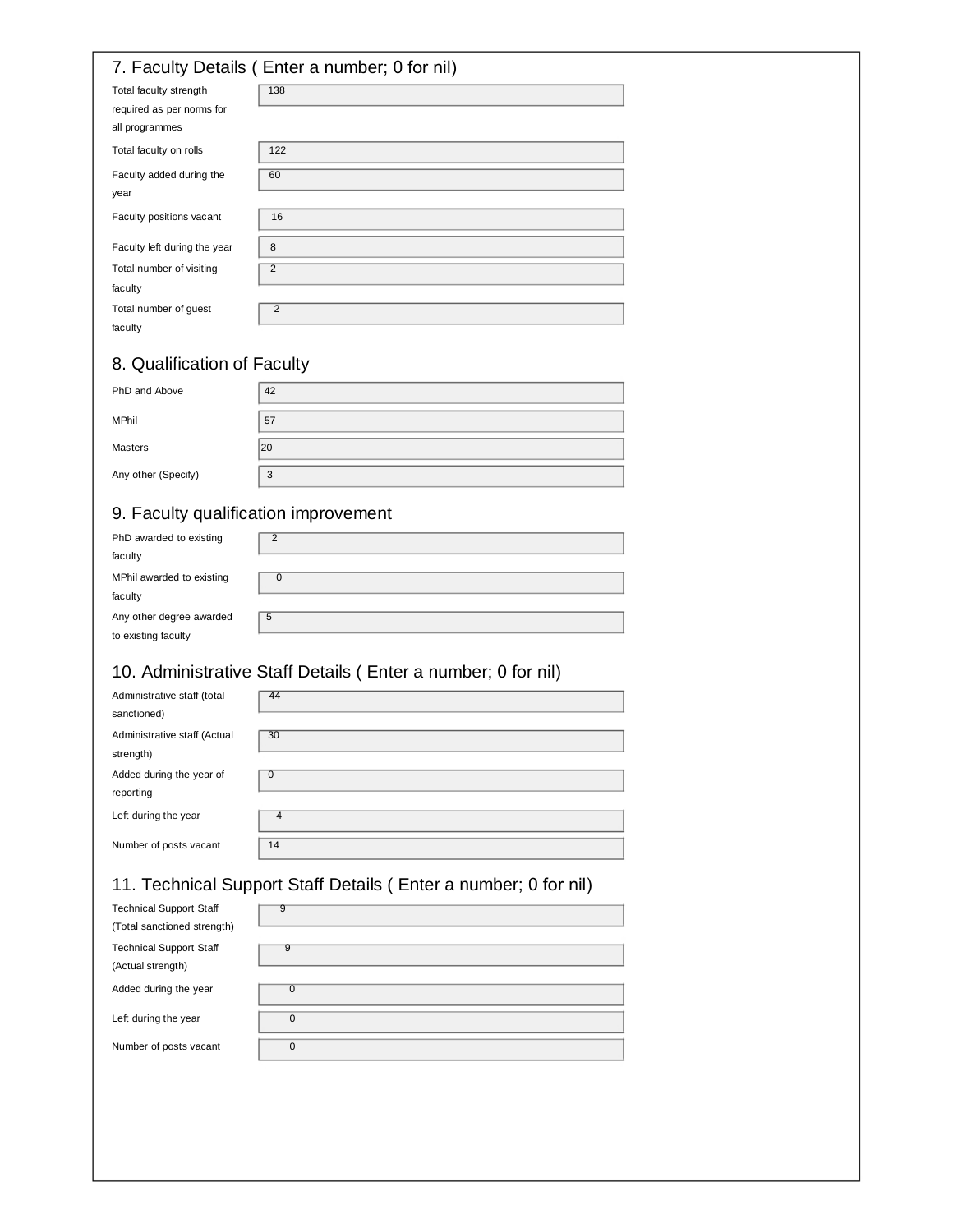#### SECTION II

This section surveys the quality sustenance and development activities during the year taken up by IQAC. It reflects quality management structure, strategies, and processes which would enhance academic quality of the institution as perceived by faculty, students, alumni, and other stakeholders (social perception of the institution) inline with the vision, mission and goals of the institution.

## 12. Establishment details

DD

| Year of          |
|------------------|
| establishment of |
| IQAC             |

| MМ | YYYY 14, 06, .2004 |
|----|--------------------|
|    |                    |

| 13. Composition of IQAC (Enter a number; 0 for nil) |  |  |
|-----------------------------------------------------|--|--|
|                                                     |  |  |

/ /

| Number of IQAC members     | 18             |
|----------------------------|----------------|
| Number of Alumni in IQAC   | $\mathbf{1}$   |
| Number of Students in      | $\overline{2}$ |
| <b>IQAC</b>                |                |
| Number of Faculty in IQAC  | 6              |
| Number of Administrative   | 1              |
| Staff in IQAC              |                |
| Number of Technical Staff  | 1              |
| in IQAC                    |                |
| Number of Management       | 1              |
| Representatives            |                |
| Number of External experts | $\overline{2}$ |
| in IQAC                    |                |
| Number of any other        | $\overline{2}$ |
| stakeholder and community  |                |
| representatives            |                |

## 14. IQAC Meetings

Number of IQAC meetings held during the year

15. Whether Calendar of activities of IQAC formulated for the academic year



4.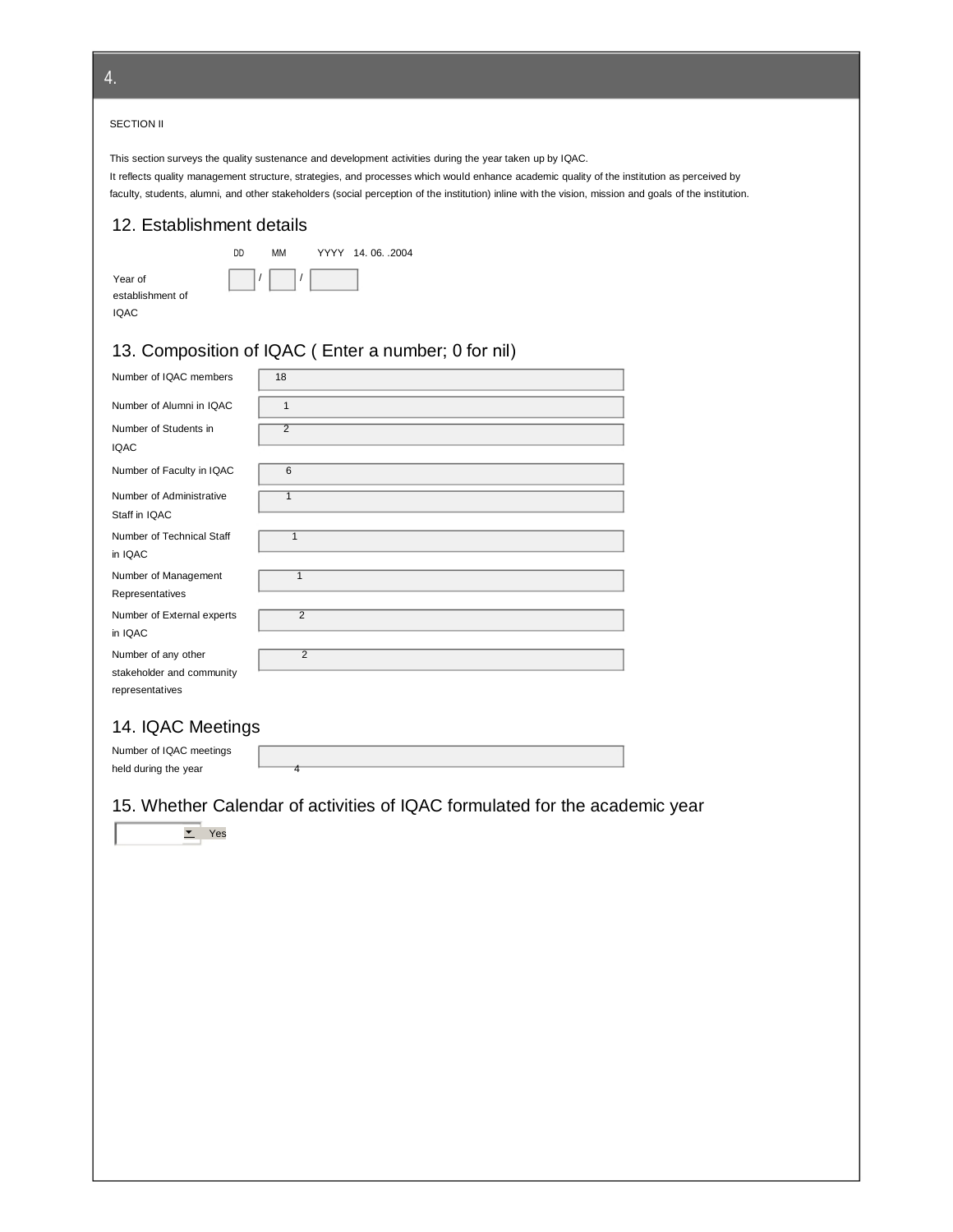|                                    | 16. IQAC Plans for Development (Enter a number; 0 for nil) |
|------------------------------------|------------------------------------------------------------|
| Number of academic                 | $\mathbf{1}$                                               |
| programmes proposed                |                                                            |
| Number of value added              | $\mathbf{1}$                                               |
| programmes proposed                |                                                            |
| Number of skill oriented           | 30                                                         |
| programmes proposed                |                                                            |
| Number of faculty                  | 3                                                          |
| competency and                     |                                                            |
| development programmes             |                                                            |
| proposed                           |                                                            |
| Number of other staff              | $\mathbf{1}$                                               |
| development programmes<br>proposed |                                                            |
| Number of student                  | 4                                                          |
|                                    |                                                            |
| Mentoring programmes<br>proposed   |                                                            |
| Number of co-curricular            | 25                                                         |
| activities proposed                |                                                            |
| Number of inter                    | 5                                                          |
| departmental cooperative           |                                                            |
| schemes proposed                   |                                                            |
| Number of community                | 55                                                         |
| extension programmes               |                                                            |
| proposed                           |                                                            |
| Any other programmes               | 4 (Solar, Bio Gas, Bakery, Dairy)                          |
| proposed (Specify)                 |                                                            |

## 17. IQAC Plans for development & Implementation ( Enter a number; 0 for nil)

| Number of academic       | 1.B.Sc., Food Science & Technology |  |
|--------------------------|------------------------------------|--|
| programmes implemented   |                                    |  |
| Number of value added    | 1. Bridge Course                   |  |
| programmes implemented   |                                    |  |
| Number of skill oriented | 30                                 |  |
| programmes implemented   |                                    |  |
| Number of faculty        | $\mathbf{3}$                       |  |
| competency and           |                                    |  |
| development programmes   |                                    |  |
| implemented              |                                    |  |
| Number of other staff    | $\mathbf{1}$                       |  |
| development programmes   |                                    |  |
| implemented              |                                    |  |
| Number of student        | $\overline{4}$                     |  |
| mentoring programmes     |                                    |  |
| implemented              |                                    |  |
| Number of co-curricular  | 25                                 |  |
| activities implemented   |                                    |  |
| Number of inter          | 5                                  |  |
| departmental cooperative |                                    |  |
| programs implemented     |                                    |  |
| Number of community      | 55                                 |  |
| extension programmes     |                                    |  |
| implemented              |                                    |  |
|                          |                                    |  |
| Any other programmes     | 2 (Bio gas, Solar plant            |  |
| suggested that are       |                                    |  |
| implemented (Specify)    |                                    |  |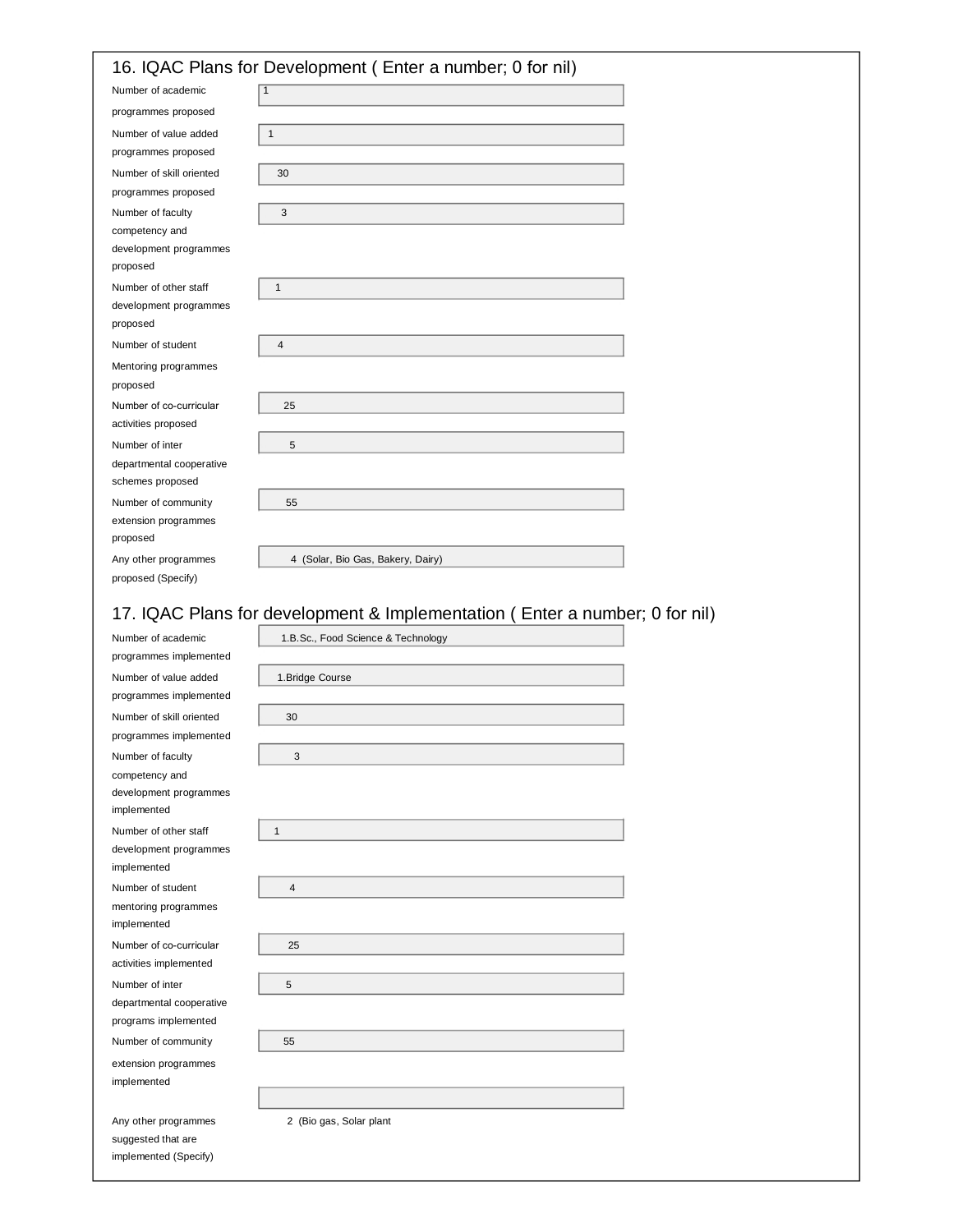| Number of seminars/<br>conferences/ workshops<br>organized by IQAC within<br>the institution<br>Number of participants<br>from the institution | $\overline{3}$                                                                        |
|------------------------------------------------------------------------------------------------------------------------------------------------|---------------------------------------------------------------------------------------|
|                                                                                                                                                |                                                                                       |
|                                                                                                                                                |                                                                                       |
|                                                                                                                                                | 157                                                                                   |
| Number of particpants from                                                                                                                     | 15                                                                                    |
| outside                                                                                                                                        |                                                                                       |
| Number of external experts<br>invited                                                                                                          | 11                                                                                    |
| Number of external                                                                                                                             | 65                                                                                    |
| conferences/seminars/<br>workshops on institutional<br>quality attended                                                                        |                                                                                       |
| Number of events                                                                                                                               | (LDC / Fatima)<br>$\overline{2}$                                                      |
| conducted with IQACs of<br>other institutions as                                                                                               |                                                                                       |
| collobrative programes                                                                                                                         |                                                                                       |
|                                                                                                                                                | 19. Did IQAC receive any funding from UGC during the year?                            |
| $C \mid Y$ es                                                                                                                                  |                                                                                       |
| $\in$ No                                                                                                                                       |                                                                                       |
|                                                                                                                                                | 20. If the response to Qn. 18 is Yes, please provide the amount received from UGC -   |
|                                                                                                                                                | (Input 0 - if NA/NIL-) Any other source including internal financial support from the |
| management (Specify amount)                                                                                                                    |                                                                                       |
| Amount Received from<br><b>UGC</b>                                                                                                             | $\overline{0}$                                                                        |
| Amount Received from any                                                                                                                       | $\overline{0}$                                                                        |
| other source including the<br>college management                                                                                               |                                                                                       |
|                                                                                                                                                | 21. Any significant contribution made by IQAC on quality enhancement during current   |
| year (Please provide details in bullet format)                                                                                                 |                                                                                       |
|                                                                                                                                                |                                                                                       |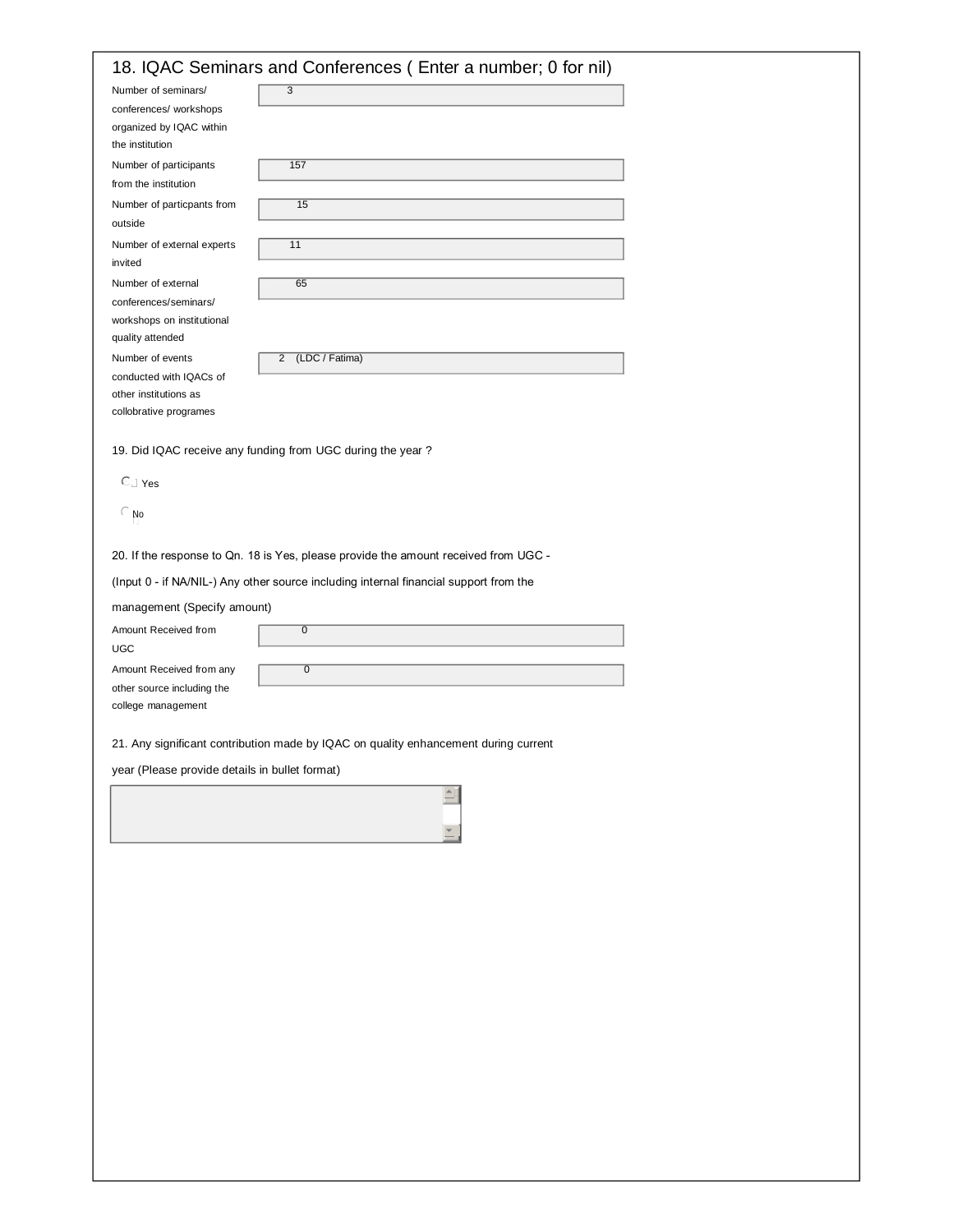5.

#### SECTION III

In this section the events, activities, and outputs in the field of research and academic areas are being surveyed.

# 22. Academic Programmes

| Number of new academic                                   | 3                                                                   |
|----------------------------------------------------------|---------------------------------------------------------------------|
| programes developed or                                   |                                                                     |
| designed by faculty                                      |                                                                     |
|                                                          |                                                                     |
| Number of faculty members<br>involved in curriculam      | 135                                                                 |
| restructuring/revision/syllabus                          |                                                                     |
| development                                              |                                                                     |
|                                                          |                                                                     |
| Number of programes in                                   | $\mathbf{1}$                                                        |
| which evaluation process                                 |                                                                     |
| reformation taken up and<br>implemented                  |                                                                     |
|                                                          |                                                                     |
| Number of active teaching                                | 180                                                                 |
| days during the current                                  |                                                                     |
| academic year                                            |                                                                     |
| Average percentage of                                    | 85%                                                                 |
| attendance of students                                   |                                                                     |
| Percentage of classes                                    | 1 Hindi 2. French                                                   |
| engaged by guest faculty                                 |                                                                     |
| and temporary teachers                                   |                                                                     |
| Number of self financed                                  | 11, 2- Arts, 7-Science, 1-computer, 1- M.Phil                       |
| programmes offered                                       |                                                                     |
| Number of aided                                          | 11, Arts $-5$ , Science $-6$                                        |
| programmes offered                                       |                                                                     |
| Number of programmes                                     | 0                                                                   |
|                                                          |                                                                     |
| discontinued during the year                             |                                                                     |
|                                                          |                                                                     |
|                                                          |                                                                     |
|                                                          | 23. Whether any systematic student feedback mechanism is in place ? |
| $\blacktriangledown$<br>Yes                              |                                                                     |
|                                                          |                                                                     |
| 24. Feedback Details (If answer to Question 20 is Yes)   |                                                                     |
| Percentage of courses                                    | 100%                                                                |
| where student feedback is                                |                                                                     |
| taken                                                    |                                                                     |
|                                                          |                                                                     |
| 25. Is feedback for improvement provided to the faculty? |                                                                     |
| $\leq$ Yes                                               |                                                                     |
|                                                          |                                                                     |
|                                                          |                                                                     |
|                                                          |                                                                     |
|                                                          |                                                                     |
|                                                          |                                                                     |
|                                                          |                                                                     |
|                                                          |                                                                     |
|                                                          |                                                                     |
|                                                          |                                                                     |
|                                                          |                                                                     |
|                                                          |                                                                     |
|                                                          |                                                                     |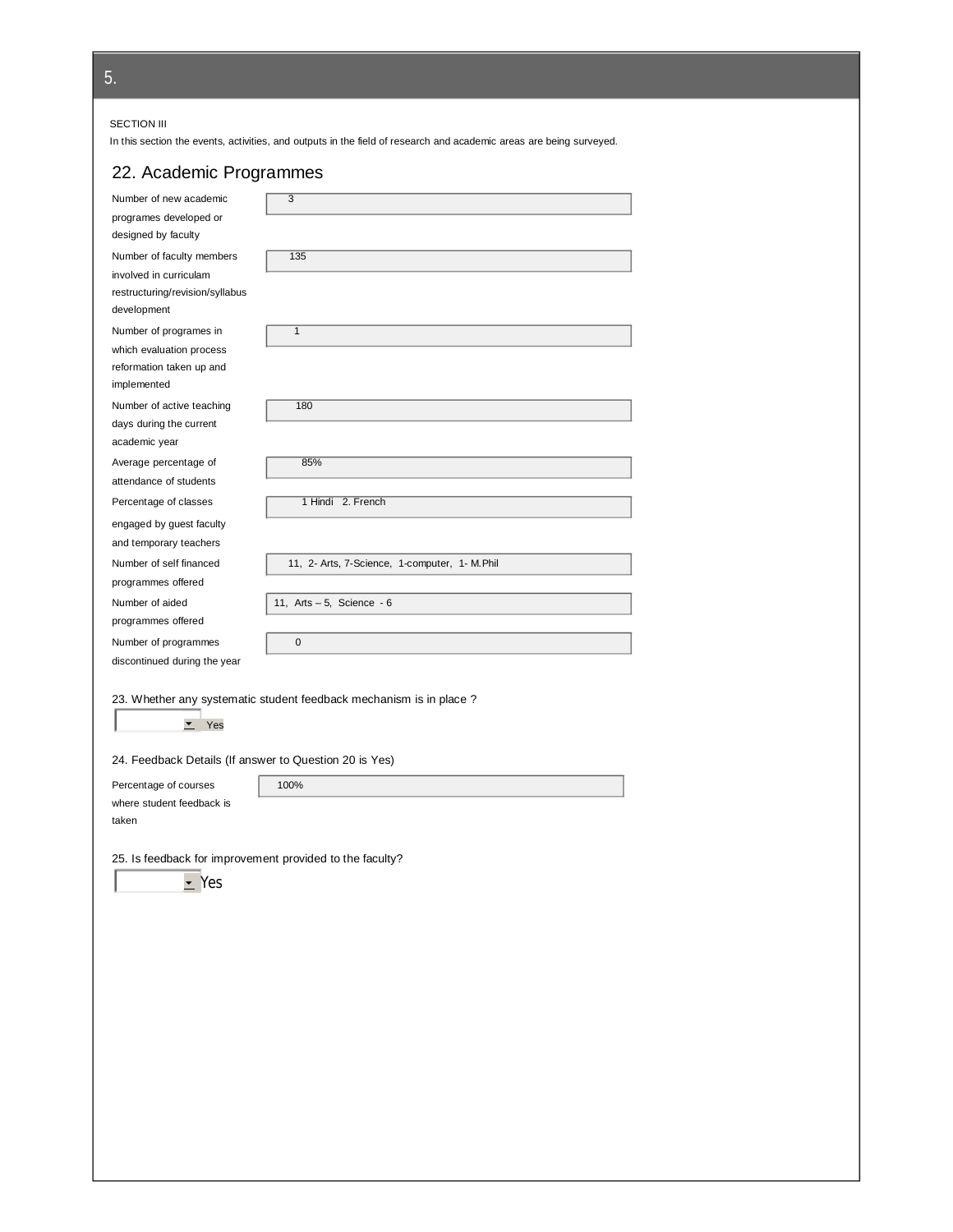|                                                       | 26. Faculty Research, Projects, and Publication details for the year |
|-------------------------------------------------------|----------------------------------------------------------------------|
| Number of major research                              | $2$ (ACPR)                                                           |
| projects undertaken during<br>the year                |                                                                      |
| Number of minor research                              | (ACPR)<br>$\overline{c}$                                             |
| projects undertaken during<br>the year                |                                                                      |
| Number of major ongoing<br>projects                   | 4                                                                    |
| Number of minor ongoing<br>projects                   | $\overline{2}$                                                       |
| Number of major projects<br>completed                 | 5                                                                    |
| Number of minor projects<br>completed                 | 3                                                                    |
| Number of major project                               | 10                                                                   |
| proposals submitted for<br>external funding           |                                                                      |
| Number of minor project                               | $\overline{z}$                                                       |
| proposals submitted for<br>external funding           |                                                                      |
| Number of research                                    | 10                                                                   |
| publications in peer<br>reviewed journals             |                                                                      |
| Number of research                                    | ष्ठ                                                                  |
| publications in                                       |                                                                      |
| international peer reviewed<br>journals               |                                                                      |
| Number of research                                    | 2                                                                    |
| publications in national                              |                                                                      |
| peer reviewed journals<br>Number of research papers   | 14                                                                   |
| accepted for publication in                           |                                                                      |
| international peer reviewed<br>journals               |                                                                      |
| Number of research papers                             | 6                                                                    |
| accepted for publication in<br>national peer reviewed |                                                                      |
| journals                                              |                                                                      |
| Average of impact factor of                           |                                                                      |
| publications reported                                 | Range from 2.307 to 4.587                                            |
| Number of books published                             | 6                                                                    |
| Number of edited books<br>published                   |                                                                      |
| Number of books (single<br>authored) published        |                                                                      |
| Number of books                                       |                                                                      |
| (coauthored) published                                | $\overline{2}$                                                       |
| Numbers of conferences<br>attended by faculty         | 98                                                                   |
| Number of international                               | 24                                                                   |
| conferences attended                                  |                                                                      |
| Number of national                                    |                                                                      |
| conferences attended<br>Number of papers              | 74<br>24                                                             |
| presented in conferences                              |                                                                      |
| Number of papers                                      | 14                                                                   |
|                                                       |                                                                      |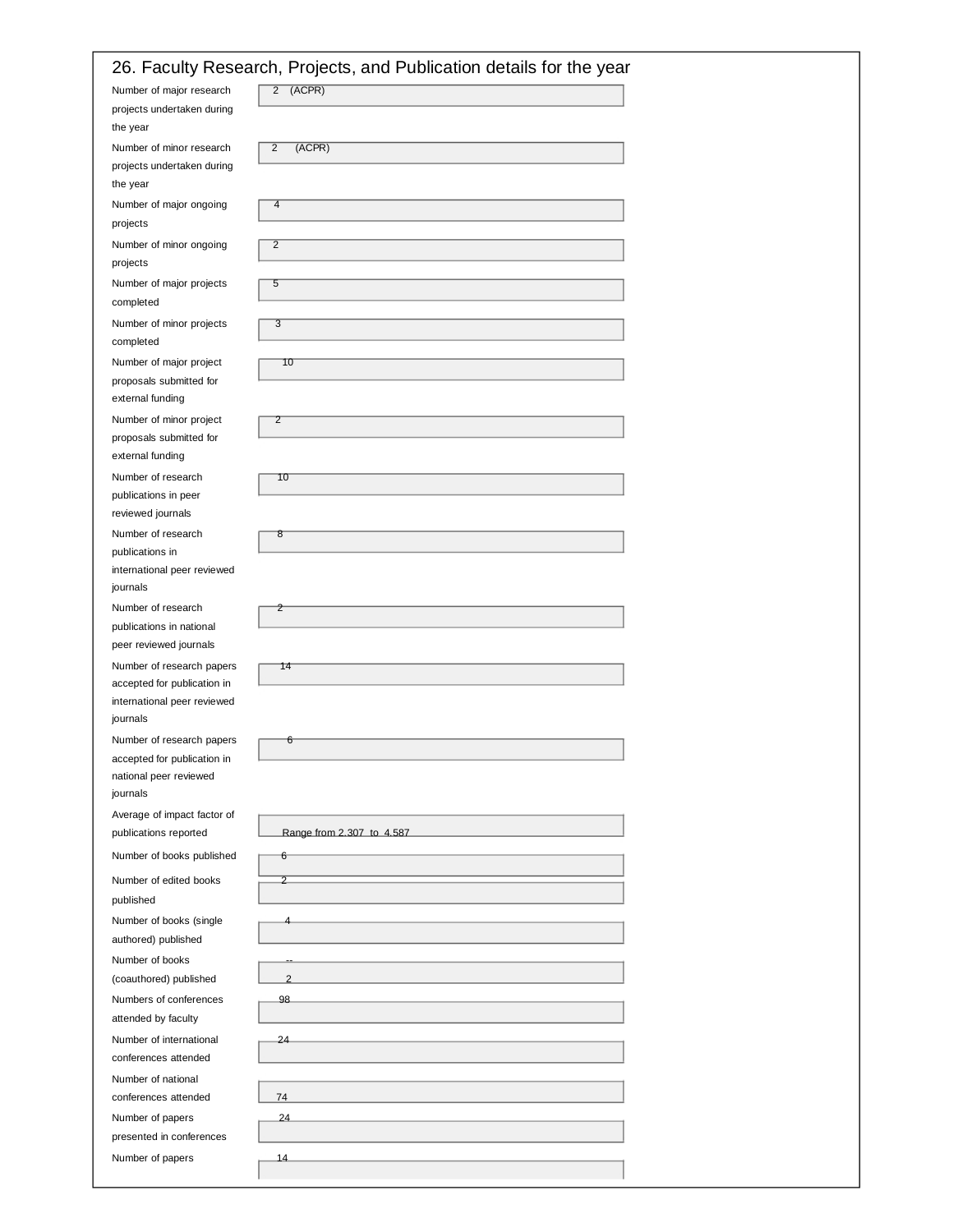| presented in international<br>conferences   |                           |
|---------------------------------------------|---------------------------|
| Number of papers                            | 10                        |
| presented in national                       |                           |
| conferences                                 |                           |
| Number of conferences                       | 36                        |
| organized by the institution                |                           |
| Number of faculty acted as                  | 23                        |
| experts resource persons                    |                           |
|                                             | 0                         |
| Number of faculty acted as                  |                           |
| experts resource persons -<br>international |                           |
|                                             | 23                        |
| Number of faculty acted as                  |                           |
| experts resource persons-<br>national       |                           |
| Number of collaborations                    | $\overline{2}$            |
| with international                          |                           |
| institutions                                |                           |
| Number of collaborations                    | $\overline{\overline{3}}$ |
| with national institutions                  |                           |
| Number of linkages created                  | $\overline{2}$            |
| during the year                             |                           |
| Total budget for research                   | 5%<br>22, 2               |
| for current year as a                       |                           |
| percentage of total                         |                           |
| institution budget                          |                           |
| Amount of external                          | 22,24,675/-               |
| research funding received                   |                           |
| in the year                                 |                           |
| Number of patents received                  | $\overline{0}$            |
| in the year                                 |                           |
| Number of patents applied                   | $\overline{1}$            |
| for in the year                             |                           |
| Number of research awards/                  | $\overline{\mathbf{1}}$   |
| recognitions received by                    |                           |
| faculty and research fellows                |                           |
| of the institute in the year                |                           |
| Number of PhDs awarded                      | $\overline{2}$            |
| during the year                             |                           |
| Percentage of faculty                       | 30%<br>(43)               |
| members invited as                          |                           |
| external experts/resource                   |                           |
| persons/reviewers/referees                  |                           |
| or any other significant                    |                           |
| research activities                         |                           |
|                                             |                           |

| presented in international<br>conferences   |                                  |  |
|---------------------------------------------|----------------------------------|--|
| Number of papers                            | 10                               |  |
| presented in national                       |                                  |  |
| conferences                                 |                                  |  |
| Number of conferences                       | $\overline{36}$                  |  |
| organized by the institution                |                                  |  |
| Number of faculty acted as                  | 23                               |  |
| experts resource persons                    |                                  |  |
| Number of faculty acted as                  | $\overline{0}$                   |  |
| experts resource persons -<br>international |                                  |  |
| Number of faculty acted as                  | 23                               |  |
| experts resource persons-<br>national       |                                  |  |
| Number of collaborations                    | $\overline{2}$                   |  |
| with international                          |                                  |  |
| institutions                                |                                  |  |
| Number of collaborations                    | 3                                |  |
| with national institutions                  |                                  |  |
| Number of linkages created                  | $\overline{2}$                   |  |
| during the year                             |                                  |  |
| Total budget for research                   | 5%<br>$22,24,674/4,16,03,276=5%$ |  |
| for current year as a                       |                                  |  |
| percentage of total                         |                                  |  |
| institution budget                          |                                  |  |
| Amount of external                          | 22,24,675/-                      |  |
| research funding received                   |                                  |  |
| in the year                                 |                                  |  |
| Number of patents received<br>in the year   | $\overline{0}$                   |  |
| Number of patents applied                   | $\overline{1}$                   |  |
| for in the year                             |                                  |  |
| Number of research awards/                  | $\overline{1}$                   |  |
| recognitions received by                    |                                  |  |
| faculty and research fellows                |                                  |  |
| of the institute in the year                |                                  |  |

 $(43)$  30%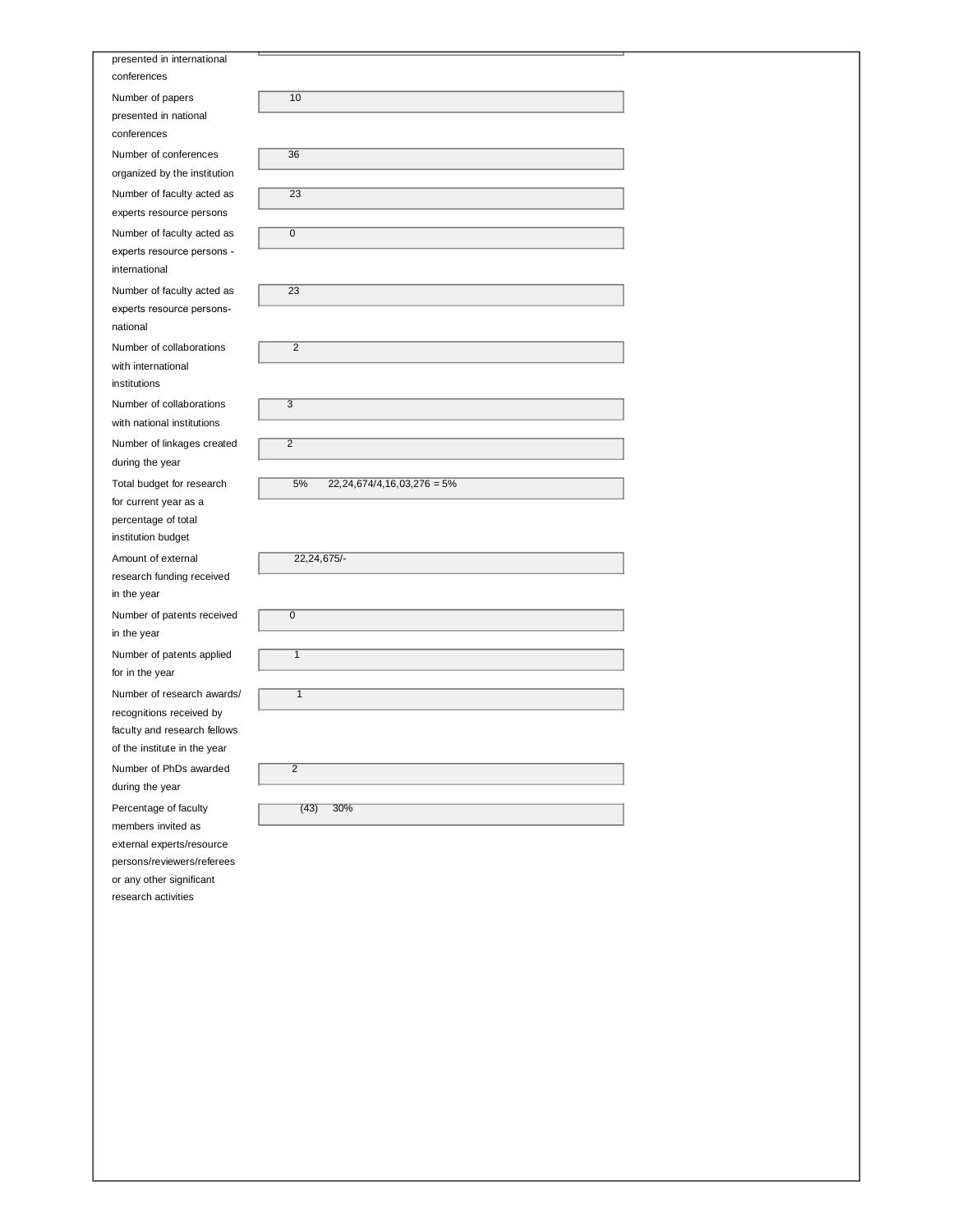### SECTION IV

This section deals with Student Mentoring and Support System existing in the institution. This includes student activities, mentoring, and opportunities for development and inclusive practices.

## 27. Student Details and Support Mechanisms

| The total intake of students                                                     | 842                               |
|----------------------------------------------------------------------------------|-----------------------------------|
| for various courses<br>(Sanctioned)                                              |                                   |
| Actual enrollment during                                                         | 791                               |
| the year                                                                         |                                   |
| Student dropout                                                                  | 6%                                |
| percentage during the year                                                       |                                   |
| Success percentage in the<br>final examination across                            | UG-77.41% PG. 60.65%              |
| the courses                                                                      |                                   |
| Number of academic<br>distinctions in the final<br>examination and<br>percentage | UG 62 (11.35%) PG 07 (11.47%)     |
| Number of students who<br>got admitted to institutions<br>of national importance | 1                                 |
| Number of students<br>admitted to institutions<br>abroad                         | 1 Mr. Neal Thomas                 |
| Number of students<br>qualified in UGC NET/<br><b>SET</b>                        | (MS. Saira Banu - Economics)<br>1 |
| Number of students<br>qualified GATE/ CAT/<br>other examination<br>(Specify)     | 0                                 |

28. Does student support mechanism exist for coaching for competitive examinations?

Yes

## 29. Student participation, if response is yes to Qn. 27

Number of students 85 participated

## 30. Does student counselling and guidance service exist ?

YES

## 31. Student participation, if answer to Qn. 29 is yes

Number of students 299 participated

## 32. Career Guidance

Number of career guidance 1 Intensive Coaching & Competitive Exams programmes organized Percentage of students 20% participated in career guidance programmes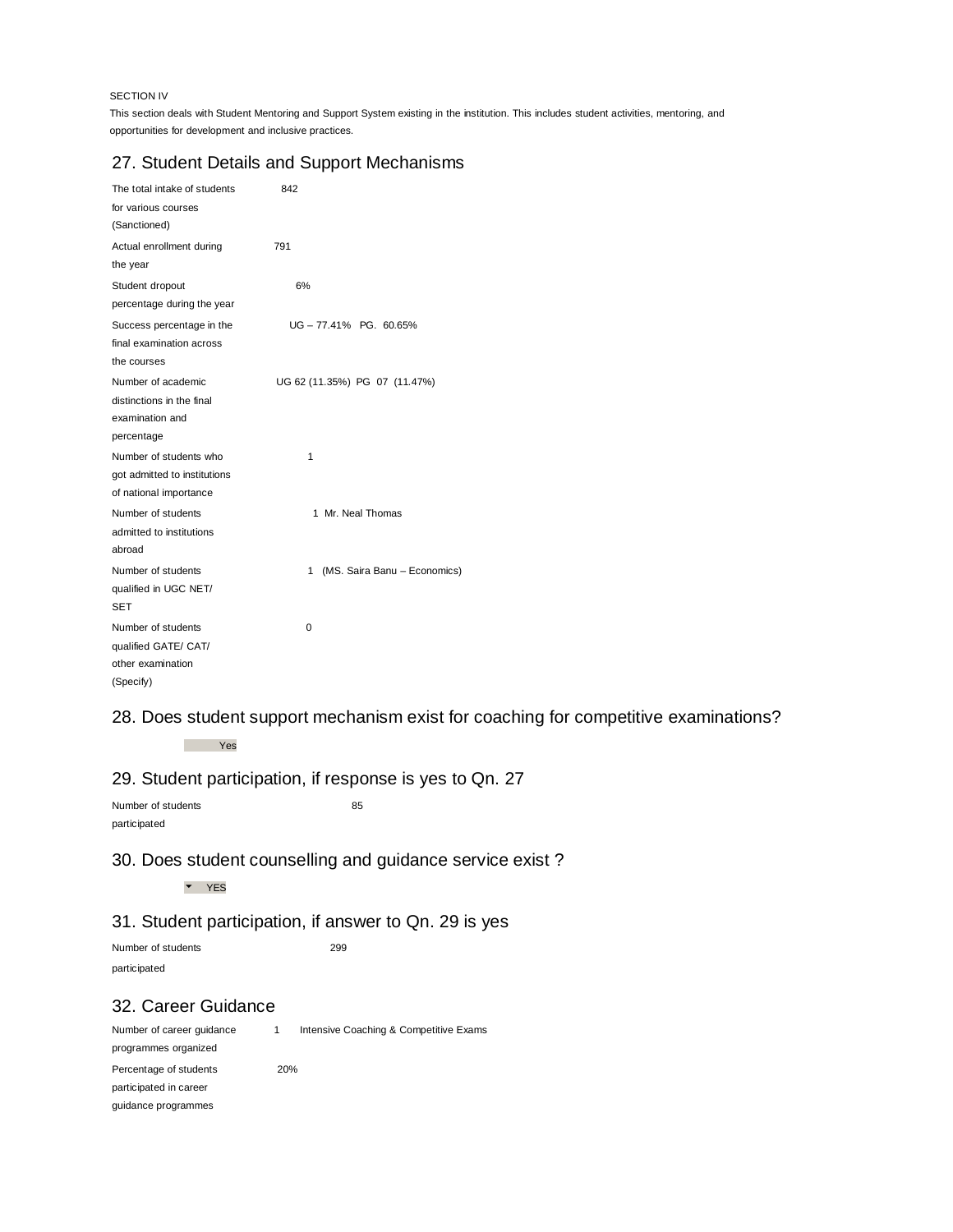| <b>YES</b><br>$\blacktriangledown$                                                                                                      | 33. Is there provision for campus placement? |  |
|-----------------------------------------------------------------------------------------------------------------------------------------|----------------------------------------------|--|
| 34. If yes to Qn. 32                                                                                                                    |                                              |  |
| Number of students<br>participated in campus<br>selection programmes<br>Number of students<br>selected for placement<br>during the year | 332<br>179                                   |  |
|                                                                                                                                         | 35. Does gender sensitization program exist? |  |
| $\overline{\phantom{a}}$                                                                                                                | Yes. 100 Students                            |  |
| 36. If Answer is Yes to Qn 34                                                                                                           |                                              |  |
| Number of programmes<br>organized                                                                                                       | 5                                            |  |
|                                                                                                                                         |                                              |  |
|                                                                                                                                         |                                              |  |
|                                                                                                                                         |                                              |  |
|                                                                                                                                         |                                              |  |
|                                                                                                                                         |                                              |  |
|                                                                                                                                         |                                              |  |
|                                                                                                                                         |                                              |  |
|                                                                                                                                         |                                              |  |
|                                                                                                                                         |                                              |  |
|                                                                                                                                         |                                              |  |
|                                                                                                                                         |                                              |  |
|                                                                                                                                         |                                              |  |
|                                                                                                                                         |                                              |  |
|                                                                                                                                         |                                              |  |
|                                                                                                                                         |                                              |  |
|                                                                                                                                         |                                              |  |
|                                                                                                                                         |                                              |  |
|                                                                                                                                         |                                              |  |
|                                                                                                                                         |                                              |  |
|                                                                                                                                         |                                              |  |
|                                                                                                                                         |                                              |  |
|                                                                                                                                         |                                              |  |
|                                                                                                                                         |                                              |  |
|                                                                                                                                         |                                              |  |
|                                                                                                                                         |                                              |  |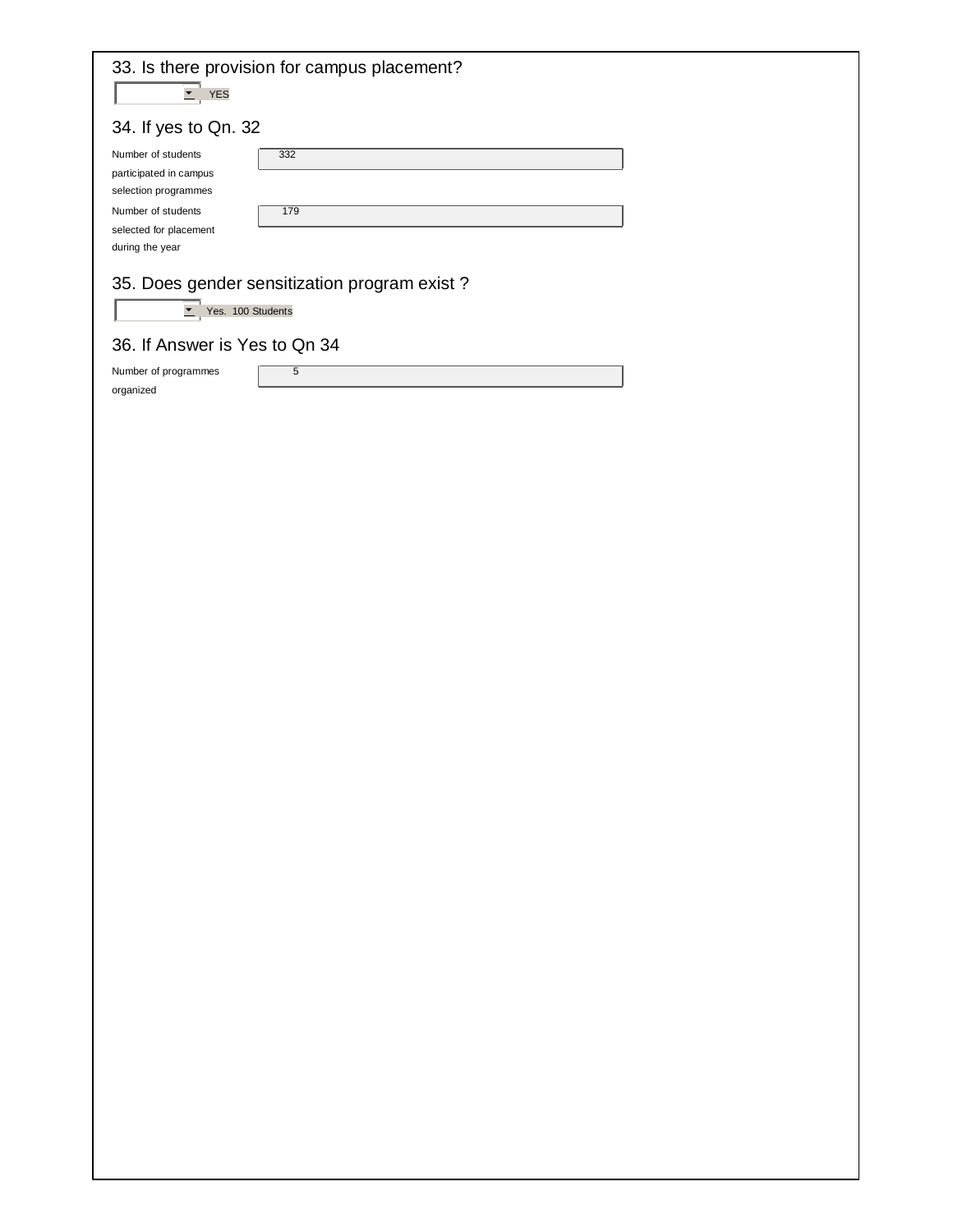## 37. Student activities

| Number of students                                    | 38             |  |
|-------------------------------------------------------|----------------|--|
| participated in external<br>cultural events           |                |  |
| Number of prizes won by                               | 35             |  |
| students in external cultural<br>events               |                |  |
| Number of cultural events                             | 3              |  |
| conducted by the institute<br>for the students        |                |  |
| Number of students                                    | 0              |  |
| participated in<br>international sports and           |                |  |
| games events                                          |                |  |
| Number of students                                    | $\overline{0}$ |  |
| participated in national                              |                |  |
| level sports and games<br>events                      |                |  |
| Number of students                                    | 36             |  |
| participated in state level                           |                |  |
| sports and games events                               |                |  |
| Number of students<br>participated in university      | 8              |  |
| level sports and games                                |                |  |
| events                                                |                |  |
| Number of prizes won by                               | $\overline{0}$ |  |
| students in international                             |                |  |
| sports and games events                               |                |  |
| Number of prizes won by                               | $9$ (NCC)y     |  |
| students in national level<br>sports and games events |                |  |
| Number of prizes won by                               | 36             |  |
| students in state level                               |                |  |
| sports and games events                               |                |  |
| Number of prizes won by                               | 36             |  |
| students in university level                          |                |  |
| sports and games events                               |                |  |
| Number of sports and<br>games events conducted        | 34             |  |
| by the institute for the                              |                |  |
| students                                              |                |  |
| 38. Composition of students                           |                |  |
| Percentage of Scheduled                               | 24%            |  |
| Caste                                                 |                |  |

| Percentage or Scrieduled | Z470 |
|--------------------------|------|
| Caste                    |      |
| Percentage of Scheduled  | 1%   |
| Tribe                    |      |
| Percentage of other      | 74%  |
| backward communities     |      |
| Percentage of women      | 22%  |
| students                 |      |
| Percentage of physically | 0%   |
| challenged               |      |
| Percentage of rural      | 82%  |
| students                 |      |
| Percentage of urban      | 18%  |
| students                 |      |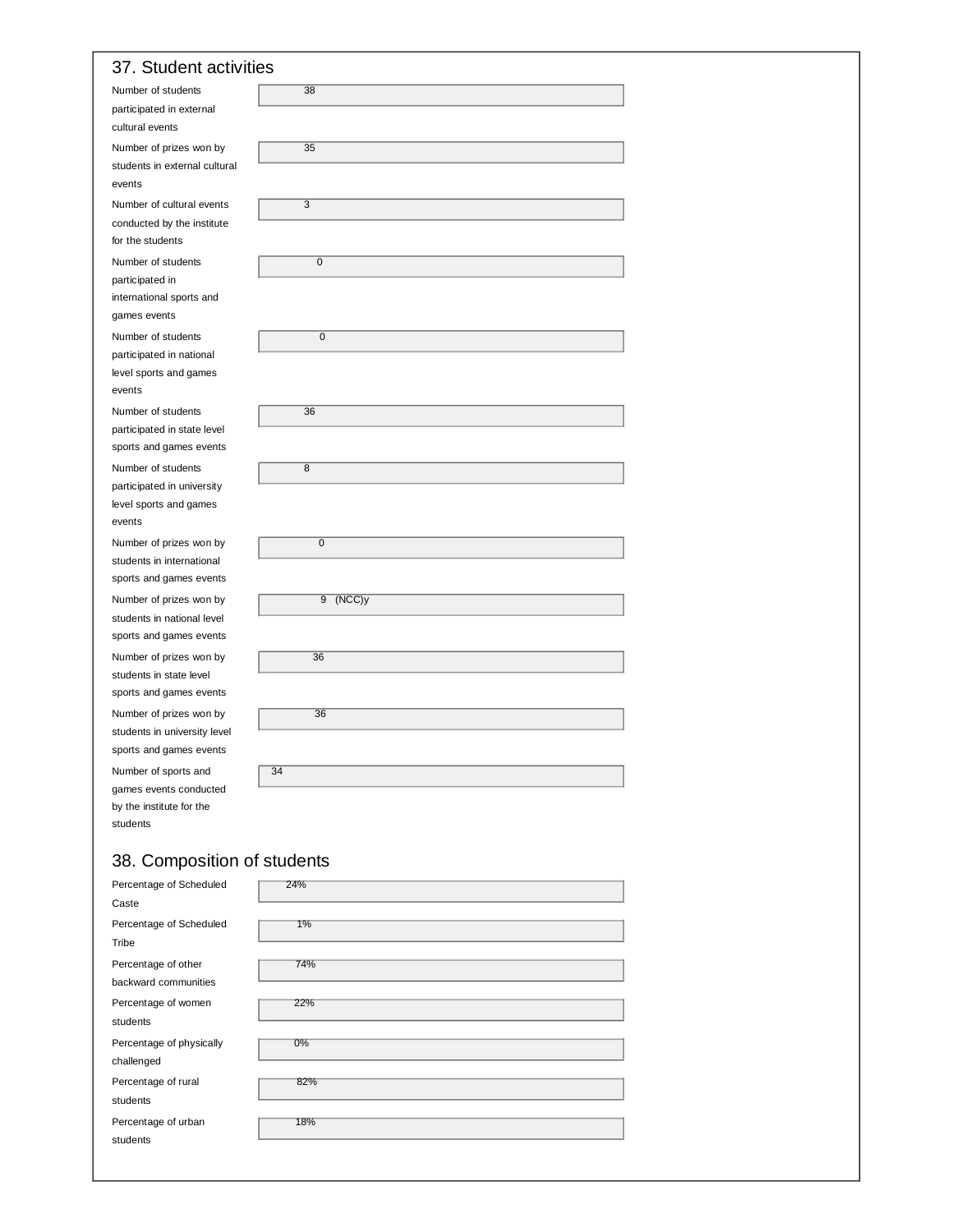|                                                    | 39. Scholarships and Financial Support      |  |  |  |
|----------------------------------------------------|---------------------------------------------|--|--|--|
| Number of students                                 | 1748                                        |  |  |  |
| availing financial support<br>from the institution |                                             |  |  |  |
| Amount disbursed as                                | INR 75,48,604/- (including NCC Amount also) |  |  |  |
| financial support from the<br>institution          |                                             |  |  |  |
| Number of students                                 | 40                                          |  |  |  |
| awarded scholarship from<br>the institution        |                                             |  |  |  |
| Number of students                                 | 8 (NCC Students also)                       |  |  |  |
| received notable<br>national/international         |                                             |  |  |  |
| acheivements/recognition                           |                                             |  |  |  |
|                                                    |                                             |  |  |  |
| 40. Student initiatives                            |                                             |  |  |  |
| Number of community                                | 17                                          |  |  |  |
| upliftment programmes<br>initiated by students     |                                             |  |  |  |
| Number of literary                                 | 5                                           |  |  |  |
| programmes initiated by                            |                                             |  |  |  |
| students                                           |                                             |  |  |  |
| Number of social action                            | $\overline{5}$                              |  |  |  |
| initiatives based on<br>science / environment      |                                             |  |  |  |
| initiated by students                              |                                             |  |  |  |
| Number of student research                         | $\overline{21}$                             |  |  |  |
| initiatives                                        |                                             |  |  |  |
|                                                    |                                             |  |  |  |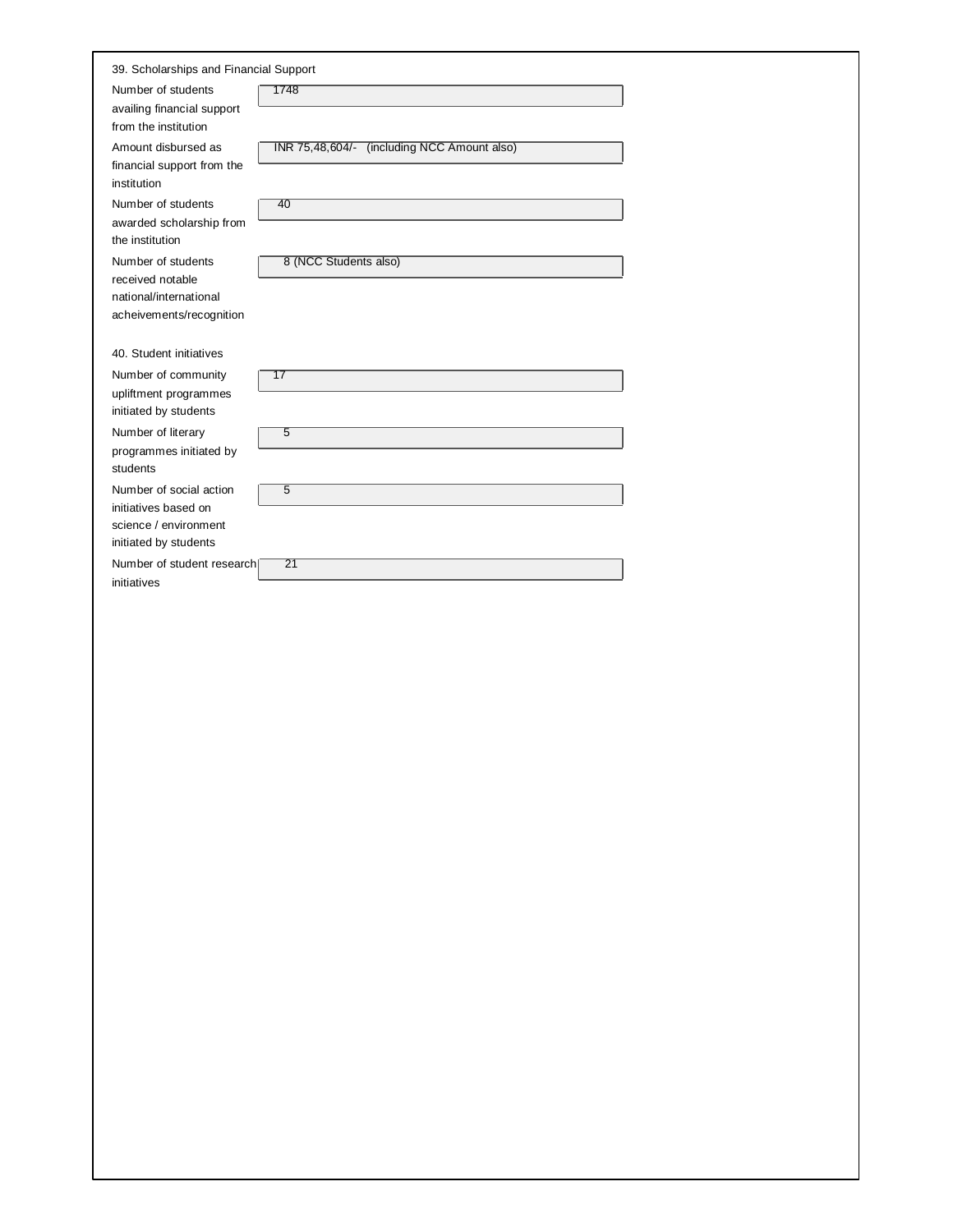#### SECTION V

This section surveys the Governance and Innovation at the institution related to quality management. The educational management strategies adopted and in practice for acheiving the objectives are focussed.

41. Whether perspective plan for overall developmental activities is created ?

 $\checkmark_{\text{ves}}$  $\subset$  No

42. If the answer for Qn. 40 is Yes, is the plan implemented and monitored ?

 $\sqrt{v}$ es  $\subset$  NO

43. Whether benchmarking is created for institutional quality management efforts ?

 $\sqrt{v}$ es  $\in$  No

44. If the answer to Question 42 is Yes, please list the benchmarking in various areas of development in bullet format -

Zero failures,

Vitality and 100% Research Literacy for the faculty Extension and its social relevance Gender sensitivity and women empowerment Mentoring and Student counseling Creation of self disciplined student community

Career guidance and placement training

Infrastructural expansion

De centralized governance

Dissemination of scientific temper

Institutional advocacy for social transformation

## 45. Is a Management Information System (MIS) in place ?

 $\sqrt{v}$ es  $\subset$  No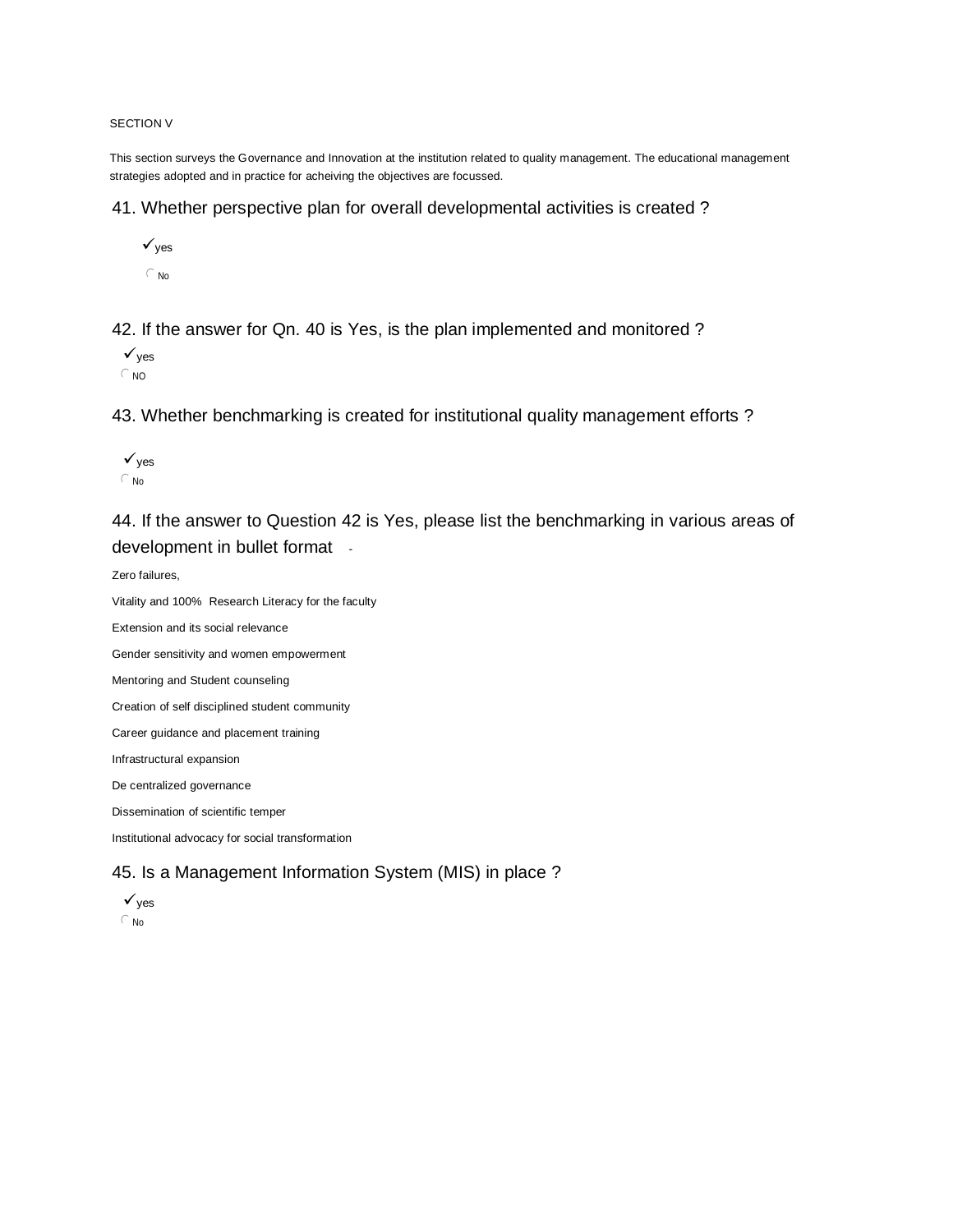## 46. If answer to question 44 is Yes, please provide details of MIS applied to

1. Administrative procedures including finance - Office + Treasurer Office (Planning, Budgeting, Accounting, Auditing)

2. Student admission - Data Entry, Admission Process, Student Profile

3. Student records - Office / attendance, scholarships, Endowments, Curricular & Co curricular Activities

4. Evaluation and examination procedures – Controller's office (Examination Schedule, Question Papers, Evaluation, Revaluation, Results

Issue of Mark Sheets and certificates)

5. Research administration – Project cell / Dean's office (Preparation of Project proposals, submission, Review and follow up,

 6. Others - Record & Documentation (IQAC Documents, Evaluation feed back reports, Staff Development Programmes) Submission of Accounts with Utilization certificates

(enter the respective details corresponding to the serial numbers)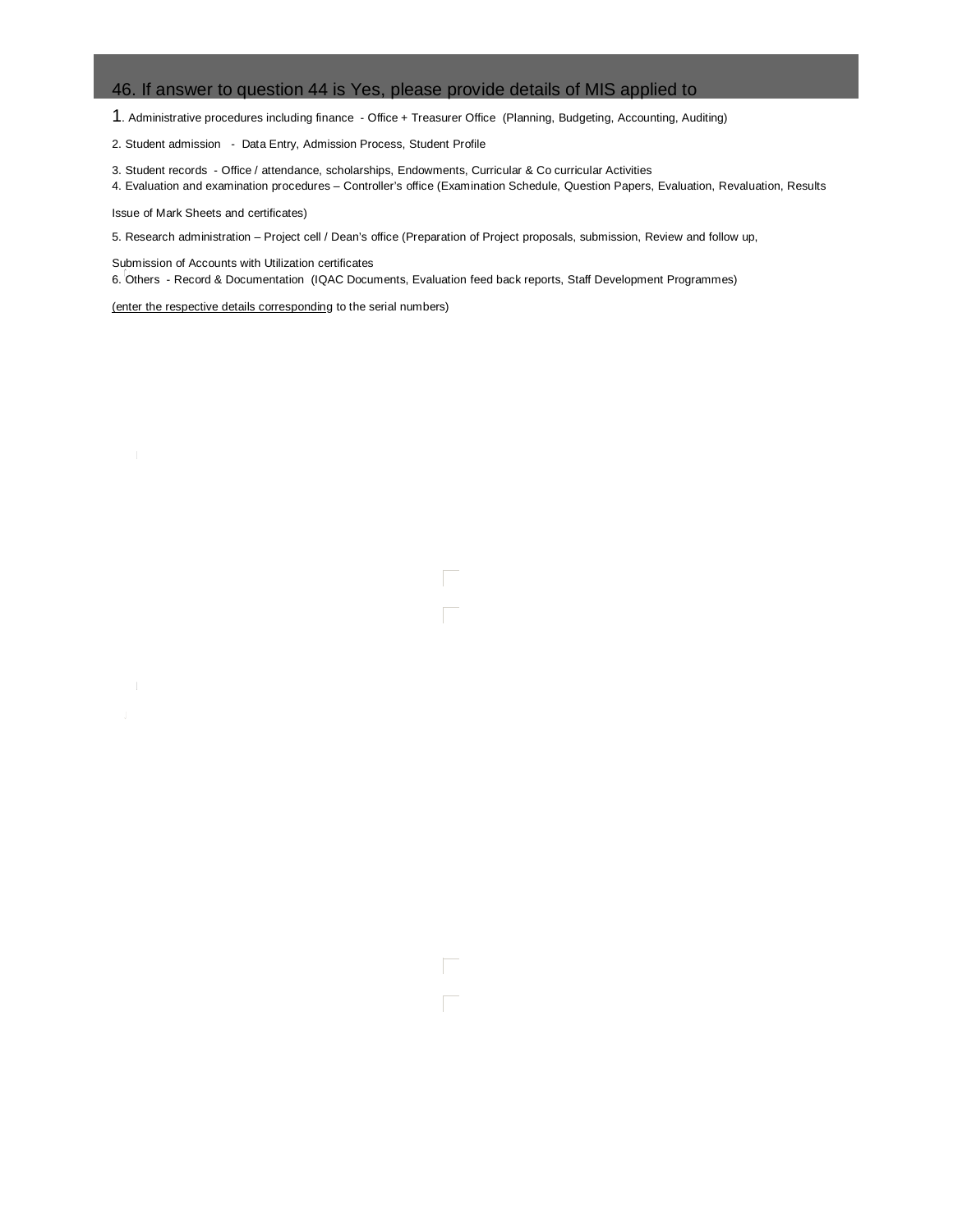| 47. Existence of learning resource management                                    |                                                                                     |                              |  |
|----------------------------------------------------------------------------------|-------------------------------------------------------------------------------------|------------------------------|--|
|                                                                                  | Yes                                                                                 | No                           |  |
| e-database in library                                                            | $\sqrt{\phantom{.}}$                                                                | $\lceil \cdot \rfloor$       |  |
| ICT and smartclass room                                                          | f)                                                                                  | Ŋ                            |  |
| e-learning sources (e-<br>Books, e-Journals)                                     | ſJI.                                                                                | $\mathbb{F} \cup \mathbb{F}$ |  |
| Production of teaching<br>modules                                                | f)                                                                                  | Ŋ                            |  |
| Interactive learning<br>facilities                                               | ſJT.                                                                                | $\mathfrak{f}$ ) i           |  |
|                                                                                  | 48. Internal resource mobilization : Kindly provide the amount contributed          |                              |  |
| Research                                                                         | INR 5,200/-                                                                         |                              |  |
| Consultancy and training                                                         | $\overline{\phantom{a}}$                                                            |                              |  |
|                                                                                  |                                                                                     |                              |  |
| Student contribution                                                             | $\overline{\phantom{a}}$                                                            |                              |  |
| Alumni contribution                                                              | INR 52,000/-                                                                        |                              |  |
| Wellwishers                                                                      | $\overline{a}$                                                                      |                              |  |
|                                                                                  | 49. Infrastructure and welfare spending: Please specify the amount                  |                              |  |
| Amount spent for                                                                 | INR. 76,87,058/-                                                                    |                              |  |
| infrastructure development                                                       |                                                                                     |                              |  |
| Amount spent for student<br>welfare                                              | INR 1,05,062/-                                                                      |                              |  |
| Amount spent for staff<br>welfare                                                | INR 35,380/-                                                                        |                              |  |
| C <sub>1</sub> Yes<br>$\sqrt{a}$ No<br>51. Does grievance redressal cell exist ? |                                                                                     |                              |  |
|                                                                                  | Yes                                                                                 | No                           |  |
| Faculty                                                                          | $\sqrt{2}$                                                                          | $\sqrt{n}$                   |  |
| <b>Students</b>                                                                  | $\sqrt{2}$                                                                          | $G \square$                  |  |
| Staff                                                                            | $\sqrt{2}$                                                                          | $G \Box$                     |  |
|                                                                                  | 52. Grievances received from faculty and resolved (Enter a number; 0 for nil)       |                              |  |
| Number of grievances                                                             |                                                                                     |                              |  |
| received                                                                         |                                                                                     |                              |  |
| Number of grievances                                                             |                                                                                     |                              |  |
| resolved                                                                         |                                                                                     |                              |  |
|                                                                                  | 53. Number of grievances received from students and resolved (Enter a number; 0 for |                              |  |
| nil)                                                                             |                                                                                     |                              |  |
| Number of grievances                                                             |                                                                                     |                              |  |
| received                                                                         | 3                                                                                   |                              |  |
| Number of grievances<br>resolved                                                 | 3-                                                                                  |                              |  |
|                                                                                  |                                                                                     |                              |  |
|                                                                                  |                                                                                     |                              |  |
|                                                                                  |                                                                                     |                              |  |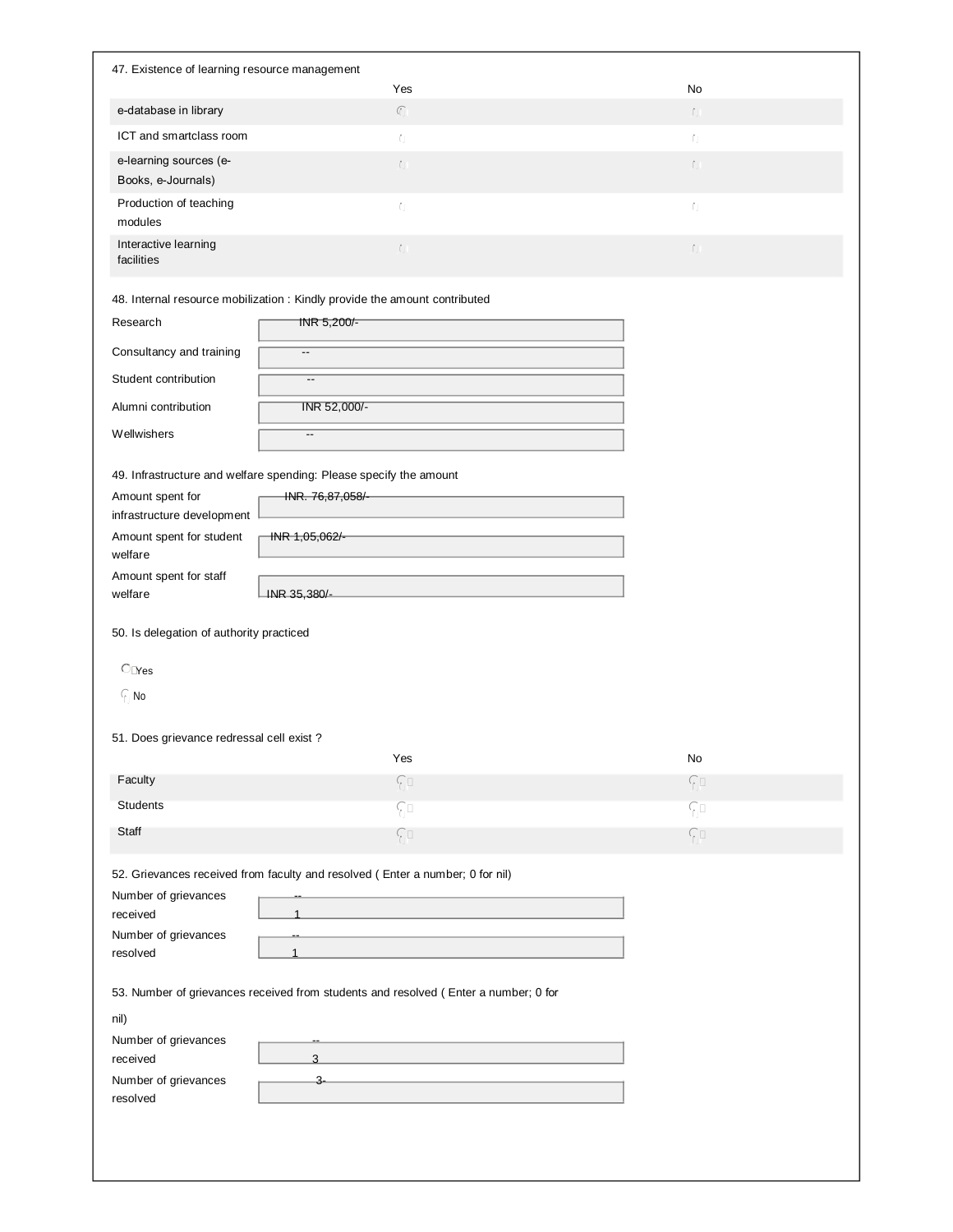|                                                  | 54. Number of grievances received from other staff members and resolved ( Enter a         |
|--------------------------------------------------|-------------------------------------------------------------------------------------------|
| number; 0 for nil)                               |                                                                                           |
| Number of grievances<br>received                 | $\overline{2}$                                                                            |
| Number of grievances<br>resolved                 | $\overline{2}$                                                                            |
|                                                  | 55. Has the institution conducted any SWOT analysis during the year                       |
| C <sub>Yes</sub>                                 |                                                                                           |
| $\textcircled{F}$ No                             |                                                                                           |
|                                                  | 56. The SWOT analysis was done by internal or by external agency                          |
| <b><i>f</i></b> Internal                         |                                                                                           |
| <b><i>C</i></b> External                         |                                                                                           |
|                                                  | 57. Kindly provide three identified strengths from SWOT Analysis (in bullet format)       |
|                                                  |                                                                                           |
|                                                  |                                                                                           |
|                                                  | 58. Kindly provide three identified weaknesses from the SWOT analysis (in bullet          |
| format)                                          |                                                                                           |
|                                                  |                                                                                           |
|                                                  | 59. Kindly provide two opportunities identified from the SWOT analysis (in bullet format) |
|                                                  |                                                                                           |
|                                                  |                                                                                           |
|                                                  | 60. Kindly provide two identified challenges/threats from SWOT analysis (in bullet        |
| format)                                          |                                                                                           |
|                                                  |                                                                                           |
|                                                  |                                                                                           |
|                                                  | 61. Identify any significant progress made by the institution towards acheiving the       |
|                                                  | goals and objectives during the year (list below in bullet format)                        |
|                                                  |                                                                                           |
|                                                  | 62. How do you perceive the role of NAAC in the quality development of your institution   |
|                                                  |                                                                                           |
| (Suggestions in bullet format to be given below) |                                                                                           |
|                                                  |                                                                                           |
|                                                  |                                                                                           |
|                                                  |                                                                                           |
|                                                  |                                                                                           |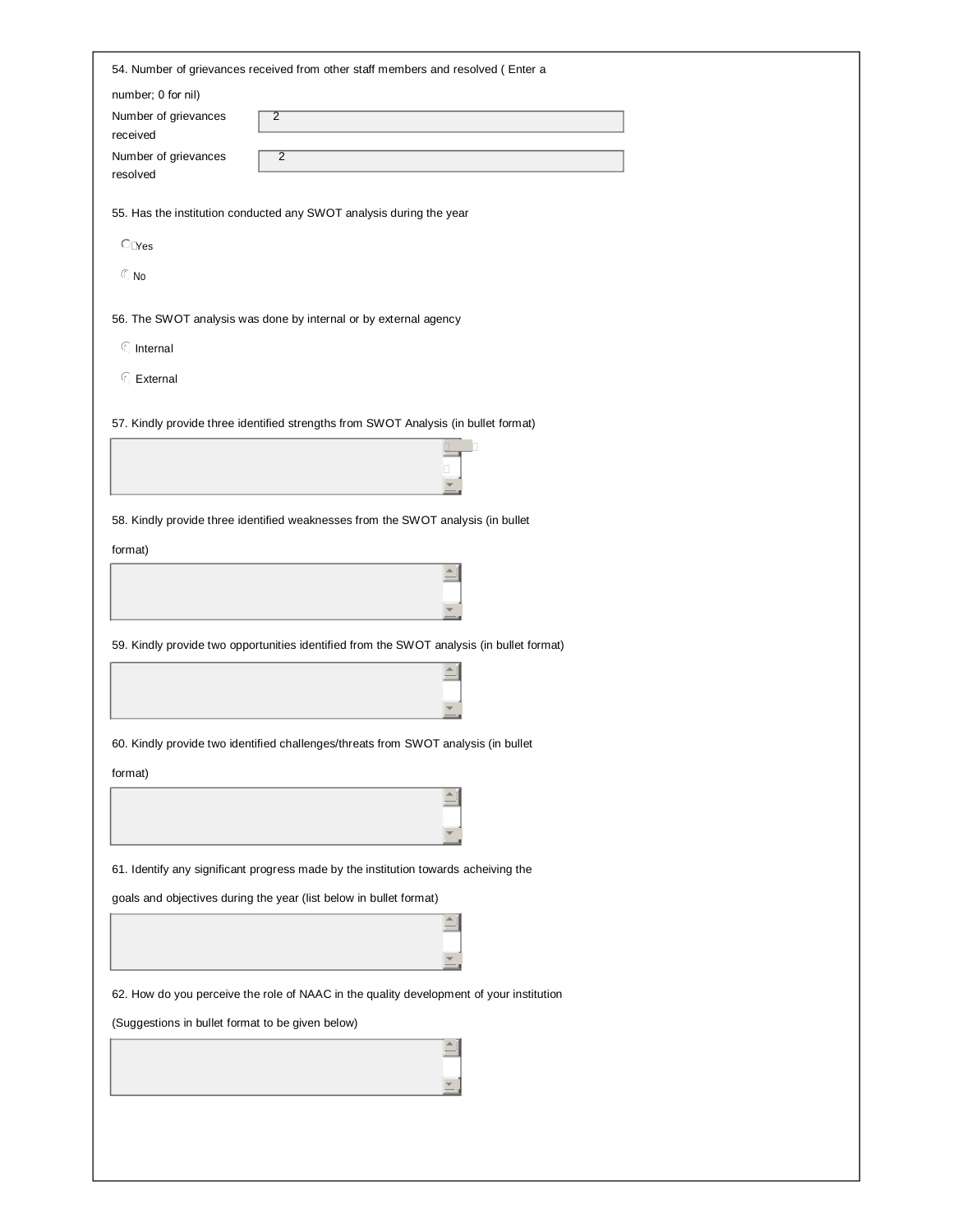#### CONCLUDING REMARKS

This exercise is intended to make a self analysis of the quality development of the institution during the year. The perspective plan and implementation for every year is to be documented and analysed to get a cumulative index for the period of accreditation and reaccreditation. Any substantial changes / initiative in this direction is to be separately listed. The best practices in various areas can be listed

as a separate annexure. The data will be used to create a quality profile based on the total score index arrived at and this would help to map

the institutions' strengths and areas of improvement.

NAAC will provide feedback and a quality profile based on analysis of your inputs if you desire so.

Thank you for your participation.

#### 57.

- The campus has become completely IT enabled with free internet access for staff and students
- > There is a very high level of staff commitment to accompany the learners
- > The college has revitalized a very strong community engagement

#### 58.

- > The Location of the college does not favor start of new courses
- $\triangleright$  Inter institutional tie up is Insufficient.
- > The academic calibre of the students at intake levels is very low.

#### 59.

- $\triangleright$  Opportunity for Skill and entrepreneurship development
- $\triangleright$  Developing centres of excellence

#### 60.

- $\triangleright$  Making all the students pass with good grade
- > Making placement a regular feature
- $\triangleright$  Strengthening of infrastructure
- $\triangleright$  Revamping extension activities
- $\triangleright$  Student activities initiatives

## 62. Proactive Catalyst towards quality Persistent partner for institutional excellence Perennial guide for quality enhancement. Punctilious assessor of best practices. Pleasant dispenser of recognition .

21. Any significant contribution made by IQAC on quality enhancement during current year (please provide details in bullet formate)

#### Re-structuring of CBCS Syllabus was carried out. Concentration on Academic Audit, Academic Calendar, Question Bank ntensive English course throughout the odd semester for I year UG students  $\triangleright$  Remedial classes to achieve zero failure results and wipe out arrears<br>
the departmental collaboration with neighbouring colleges nter departmental collaboration with neighbouring colleges **EXECUTE:** Increased focus on Research Project and Consultancy  $\triangleright$  Senior faculty to be mentors and guides for the juniors and the new staff members and inspire motivate and encourage them to make more research output and publications.  $\triangleright$  Revitalization of Extension – To make our college socially relevant ntensive Training for placement for second and third year students ndustrial visits and tie-ups with manufacturers raining in soft skills  $\triangleright$  Intensified Student counseling  $\triangleright$  Alumnae were involved in the organization and tournaments and sponsorship of sports persons and activities.

- $\triangleright$  Creation of endowment scholarships and Lectures through Alumnae.<br>  $\triangleright$  Establishing Human Waste Bio gas plant from Sulabh Internationati
- Establishing Human Waste Bio gas plant from Sulabh Internationationl
	- Establishment of Centre for Youth Development and Career Guidance- Coaching for civil services.

8.